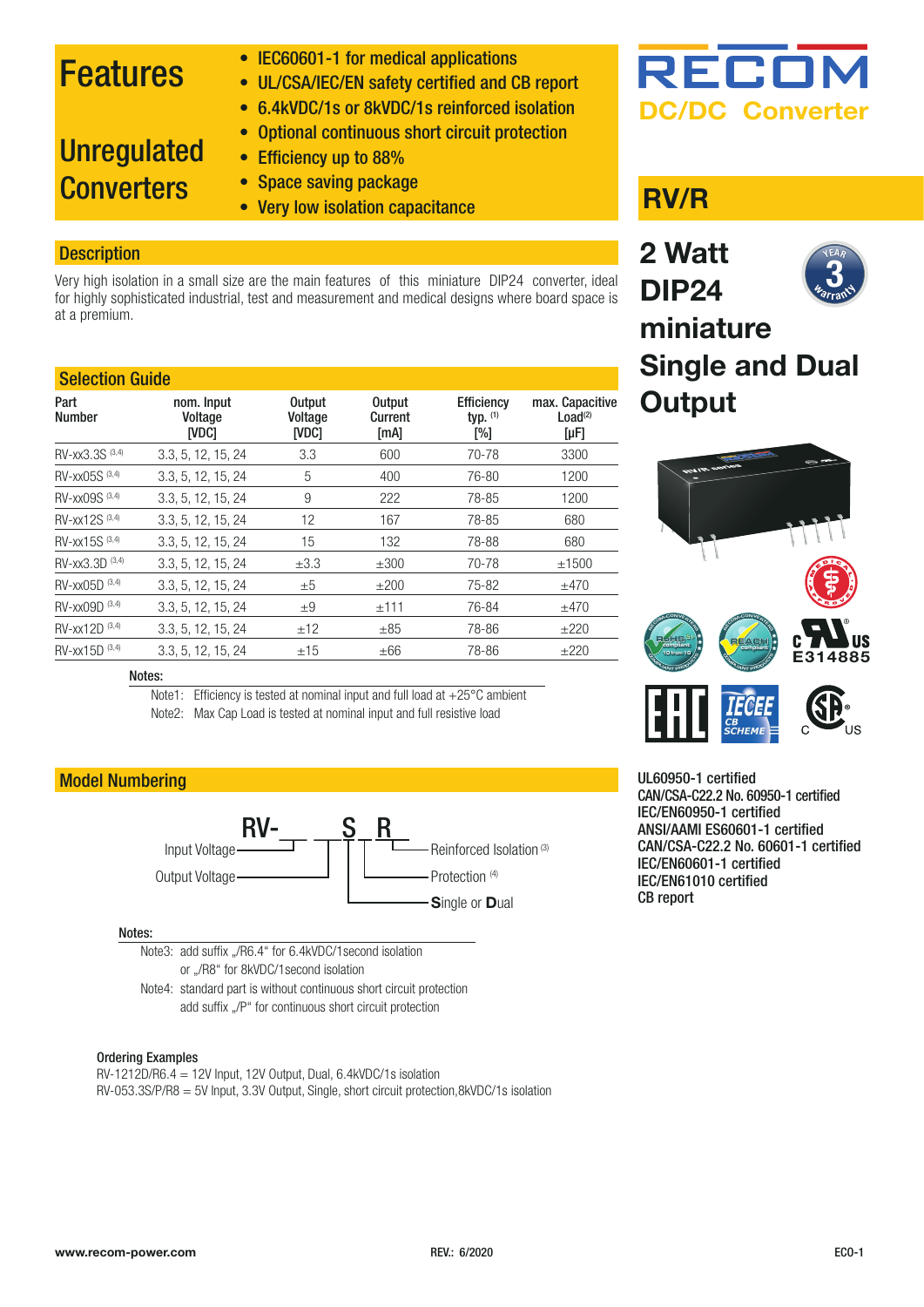### RECOI **DC/DC Converter**

# **RV/R Series**

#### Specifications (measured @ Ta= 25°C, nom. Vin, full load and after warm-up unless otherwise stated)

### BASIC CHARACTERISTICS Parameter Condition Min. Typ. Max. Input Voltage Range  $\pm 10\%$ Minimum Load 0% Internal Operating Frequency National According Treating Countries and the Social According Treating Treating S5kHz 85kHz Output Ripple and Noise 200mVp-p 200mHz BW 200mVp-p 200mVp-p 200mVp-p

#### Efficiency vs. Load





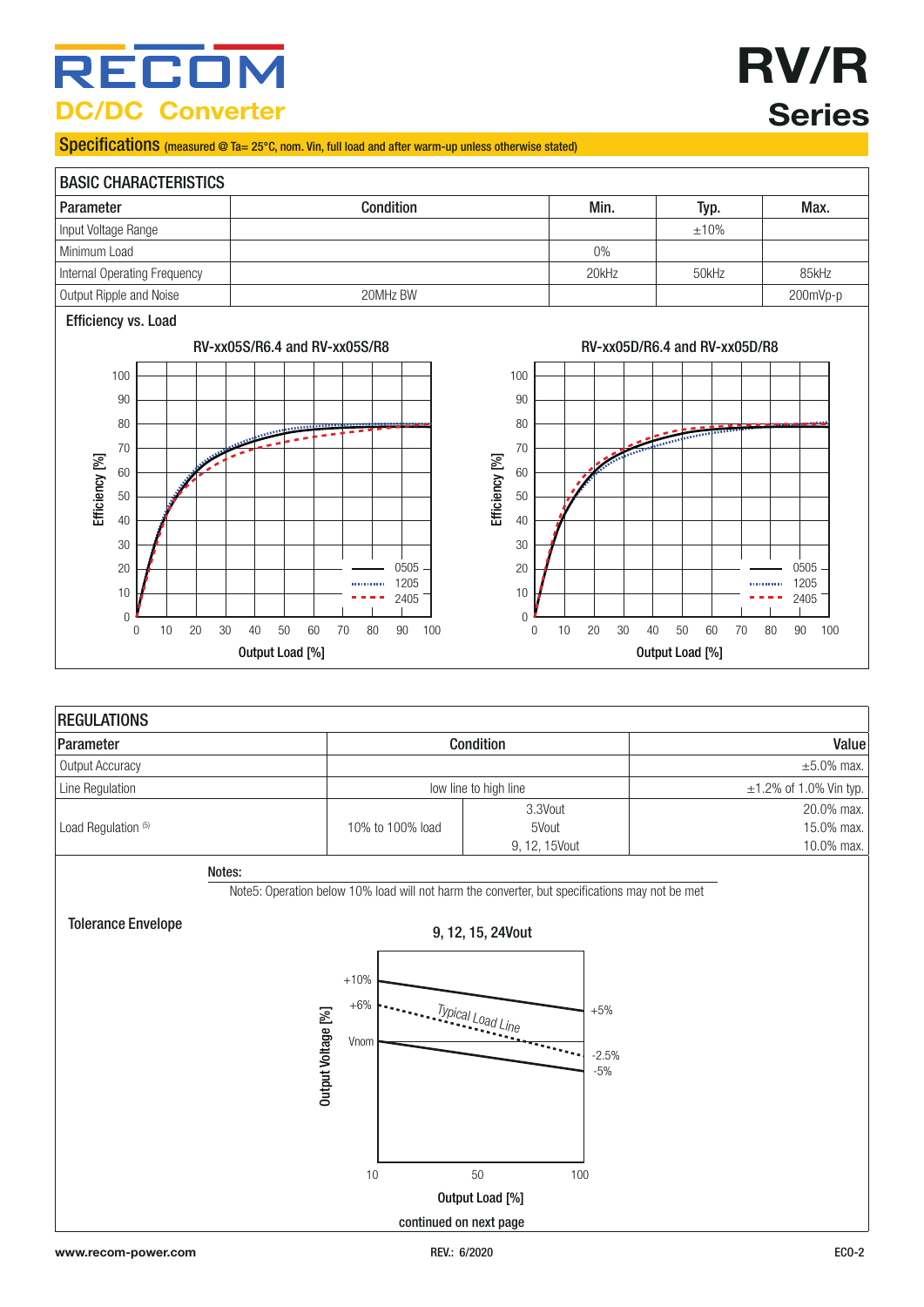### RECON **DC/DC Converter**

# **RV/R Series**

Specifications (measured @ Ta= 25°C, nom. Vin, full load and after warm-up unless otherwise stated)



| <b>PROTECTIONS</b>               |                                    |                      |                                           |                         |
|----------------------------------|------------------------------------|----------------------|-------------------------------------------|-------------------------|
| <b>Parameter</b>                 | <b>Type</b>                        |                      | Value                                     |                         |
| Short Circuit Protection (SCP)   | without suffix<br>with suffix "/P" |                      | second<br>continuous                      |                         |
|                                  |                                    | $\frac{4}{1}$ /R6.4" | tested for 1 second<br>rated for 1 minute | 6.4kVDC<br>3.2kVAC/60Hz |
| Isolation Voltage <sup>(6)</sup> | $I/P$ to $O/P$                     | $^{\circ}$ /R8"      | tested for 1 second<br>rated for 1 minute | 8kVDC<br>4kVAC/60Hz     |
| <b>Isolation Resistance</b>      |                                    |                      |                                           | $15G\Omega$ min.        |
| <b>Isolation Capacitance</b>     |                                    |                      |                                           | 2pF min. / 12pF max.    |
| Insulation Grade                 |                                    |                      |                                           | reinforced              |
| Means of Protection              | 34Vr.m.s.                          |                      |                                           | 2MOPP                   |
| Internal                         | clearance/creepage                 |                      |                                           | $>4.8$ mm               |
| External                         | clearance/creepage                 |                      |                                           | $>4.8$ mm               |

Notes:

Note6: For repeat Hi-Pot testing, reduce the time and/or the test voltage

Note7: Refer to local safety regulations if input over-current protection is required. Recommended fuse: slow blow type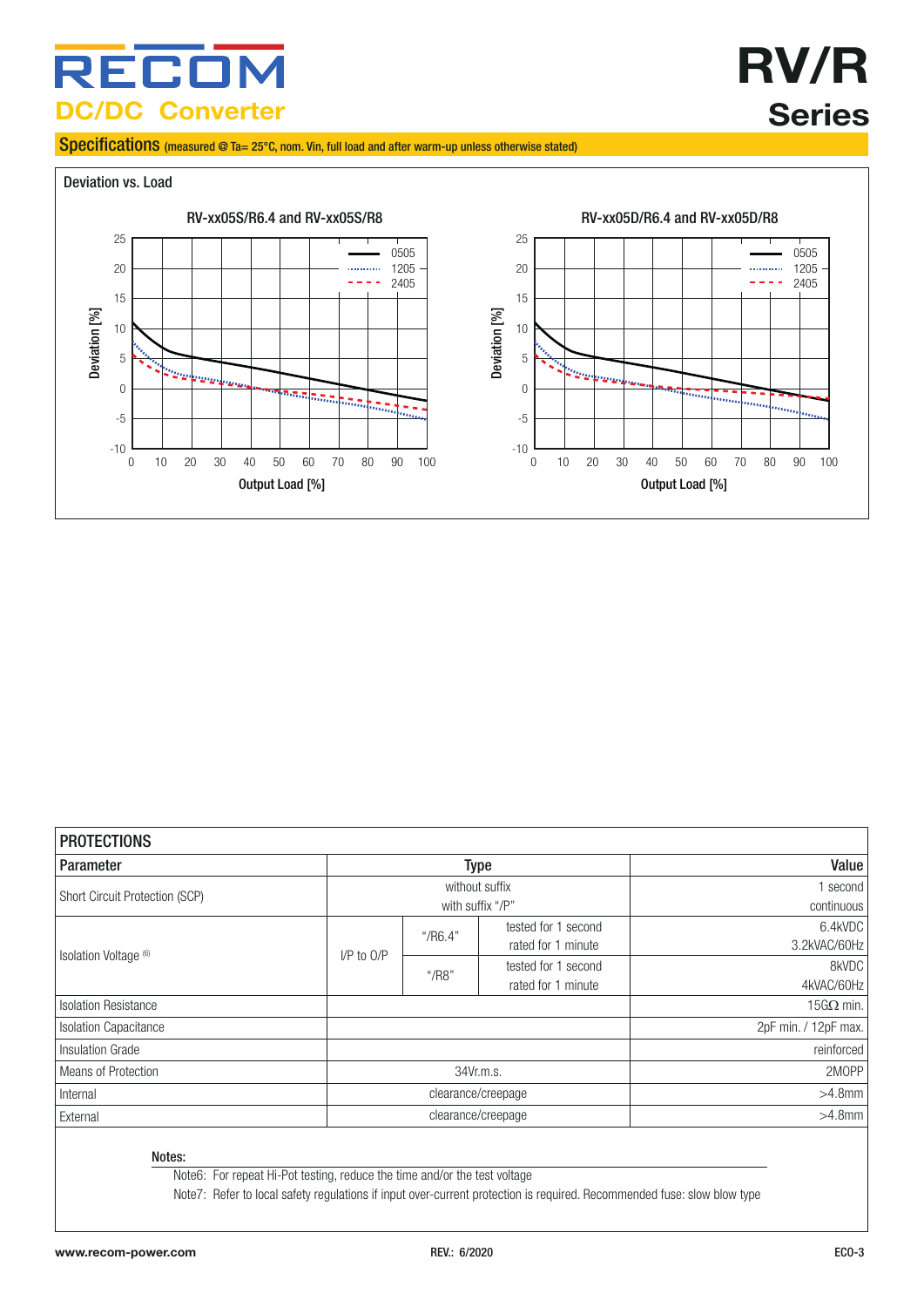### **RECOM DC/DC Converter**

# **RV/R Series**

Specifications (measured @ Ta= 25°C, nom. Vin, full load and after warm-up unless otherwise stated)

| <b>ENVIRONMENTAL</b>                                                |                                                                                                                                                                                       |                                                 |
|---------------------------------------------------------------------|---------------------------------------------------------------------------------------------------------------------------------------------------------------------------------------|-------------------------------------------------|
| Parameter                                                           | Condition                                                                                                                                                                             | Value                                           |
| <b>Operating Temperature Range</b>                                  | full load @ free air convection (see graph)                                                                                                                                           | -40 $^{\circ}$ C to +85 $^{\circ}$ C            |
| <b>Operating Altitude</b>                                           |                                                                                                                                                                                       | 3000m                                           |
| <b>Operating Humidity</b>                                           | non-condensing                                                                                                                                                                        | 95% RH max.                                     |
| Pollution Degree                                                    |                                                                                                                                                                                       | PD <sub>2</sub>                                 |
| <b>MTBF</b>                                                         | $+25^{\circ}$ C<br>according to MIL-HDBK-217F, G.B.<br>$+85^{\circ}$ C                                                                                                                | 1154 x 103 hours<br>168 x 10 <sup>3</sup> hours |
| <b>Derating Graph</b><br>(@ free air convection)<br>Output Load [%] | 100<br>90<br>80<br>70<br>60<br>50<br>40<br>30<br>$\blacksquare$<br>20<br>10<br>п<br>$\Omega$<br>-40 -30 -20 -10 0 10 20 30 40 50 60 70 80 90 100110<br>85<br>Ambient Temperature [°C] |                                                 |

| <b>SAFETY AND CERTIFICATIONS</b>                                                                                           |                                          |                                                                         |  |
|----------------------------------------------------------------------------------------------------------------------------|------------------------------------------|-------------------------------------------------------------------------|--|
| Certificate Type (Safety)                                                                                                  | Report / File Number                     | <b>Standard</b>                                                         |  |
| Information Technology Equipment, General Requirements for Safety                                                          | 2236395                                  | ANSI/UL60950-1, 1st Edition<br>CAN/CSA C22.2 No. 60950-1-03             |  |
| Information Technology Equipment, General Requirements for Safety                                                          | LVD1605077-14                            | IEC60950-1-2005, 2nd Edition + A2:2013<br>$EN60950-1: 2006 + A2:2013$   |  |
| Medical Electrical Equipment Part 1: General Requirements for Basic<br>Safety and Essential Performance                    | E314885-A5-UL                            | ANSI/AAMI ES60601-1:2005 + A2:10<br>CAN/CSA-C22.2 No. 60601-1:2008      |  |
| Medical Electrical Equipment Part 1: General Requirements for Basic<br>Safety and Essential Performance (CB Scheme)        | E314885-A5-CB-1                          | IEC60601-1:2005 + C2:2007                                               |  |
| Medical Electrical Equipment Part 1: General Requirements for Basic<br>Safety and Essential Performance                    | WD-SE-R-180539-A0                        | IEC60601-1:2005 + A1:2012, 3rd Edition<br>$EN60601 - 1:2006 + A12:2014$ |  |
| Safety requirements for electrical equipment for measurement, control<br>and laboratory use - Part 1: General requirements | T1301251-313                             | EN61010:2010<br>IEC61010:2010                                           |  |
| EAC                                                                                                                        | RU-AT.49.09571                           | TP TC 004/2011                                                          |  |
| $RoHS$ 2+                                                                                                                  |                                          | RoHS-2011/65/EU + AM-2015/863                                           |  |
| <b>EMC Compliance</b>                                                                                                      | Condition                                | <b>Standard / Criterion</b>                                             |  |
| Electromagnetic compatibility of multimedia equipment -                                                                    | with external filter                     | EN55032, Class A                                                        |  |
| <b>Emission requirements</b>                                                                                               | (refer to "EMC Filter Suggestion" below) | EN55032, Class B                                                        |  |
|                                                                                                                            |                                          |                                                                         |  |

continued on next page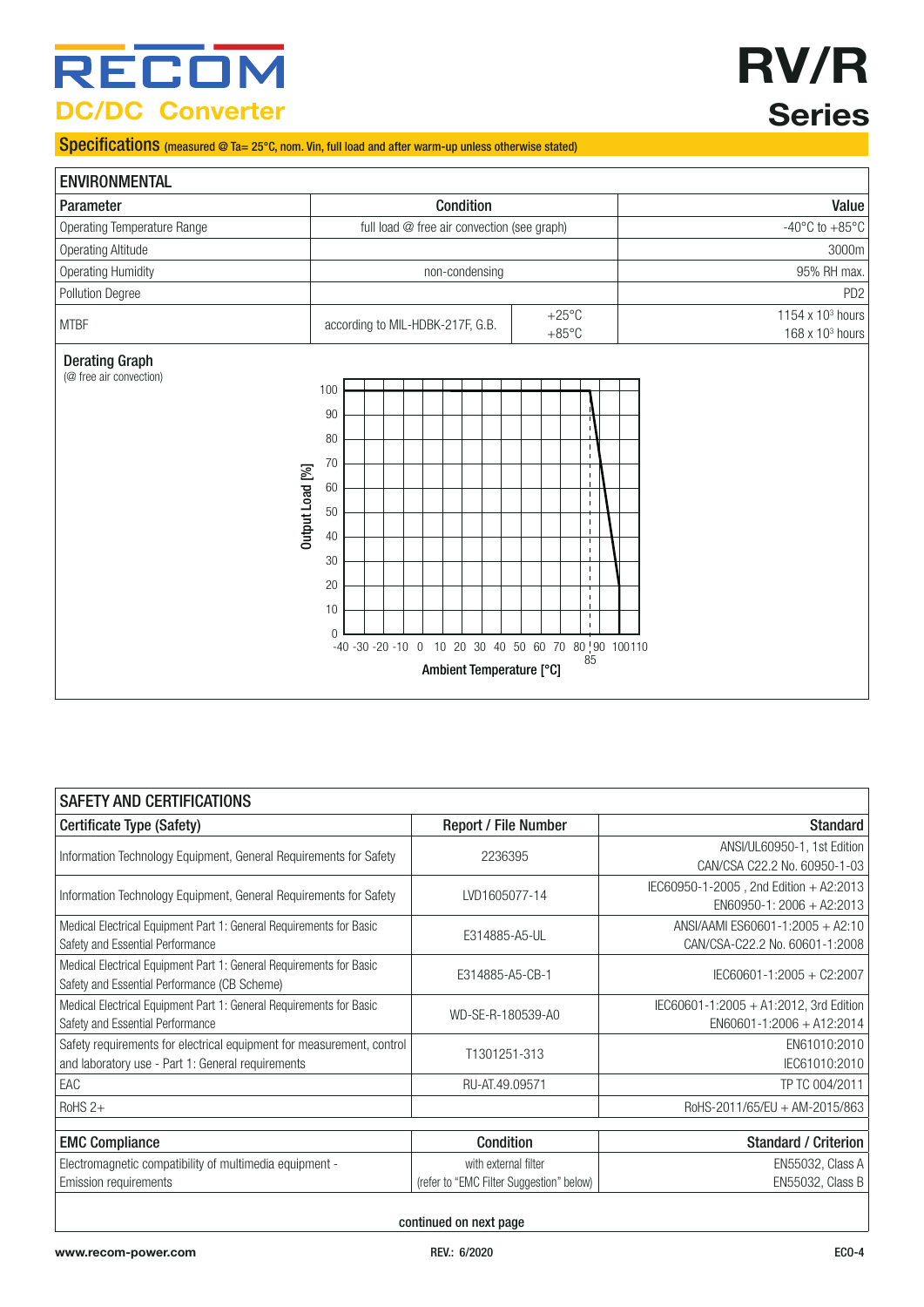### RECO **DC/DC Converter**

# **RV/R Series**

Specifications (measured @ Ta= 25°C, nom. Vin, full load and after warm-up unless otherwise stated)

<span id="page-4-0"></span>

| DIMENSION AND PHYSICAL CHARACTERISTICS |            |                                          |  |
|----------------------------------------|------------|------------------------------------------|--|
| Parameter                              | Type       | Value                                    |  |
|                                        | case       | non-conductive black plastic, (UL94 V-0) |  |
| l Material                             | potting    | silicone, (UL94 V-0)                     |  |
|                                        | <b>PCB</b> | FR4, (UL94 V-0)                          |  |
| Dimension (LxWxH)                      |            | 32.35 x 14.7 x 11.1mm                    |  |
| Weight                                 |            | $9.0g$ typ.                              |  |



#### Pinning Information

| Pin #      | <b>Single</b> | Dual    |
|------------|---------------|---------|
| 1          | $+V$ in       | $+V$ in |
| 2          | -Vin          | -Vin    |
| 8, 17      | ΝC            | -Vout   |
| 9, 11, 14  | ΝC            | ΝC      |
| 10, 15     | -Vout         | Com     |
| 12, 13     | $+$ Vout      | +Vout   |
| 16, 23, 24 | ΝC            | ΝC      |

NC= No Connection Tolerance: xx.x= ±0.5mm  $xx.xx= \pm 0.25$ mm